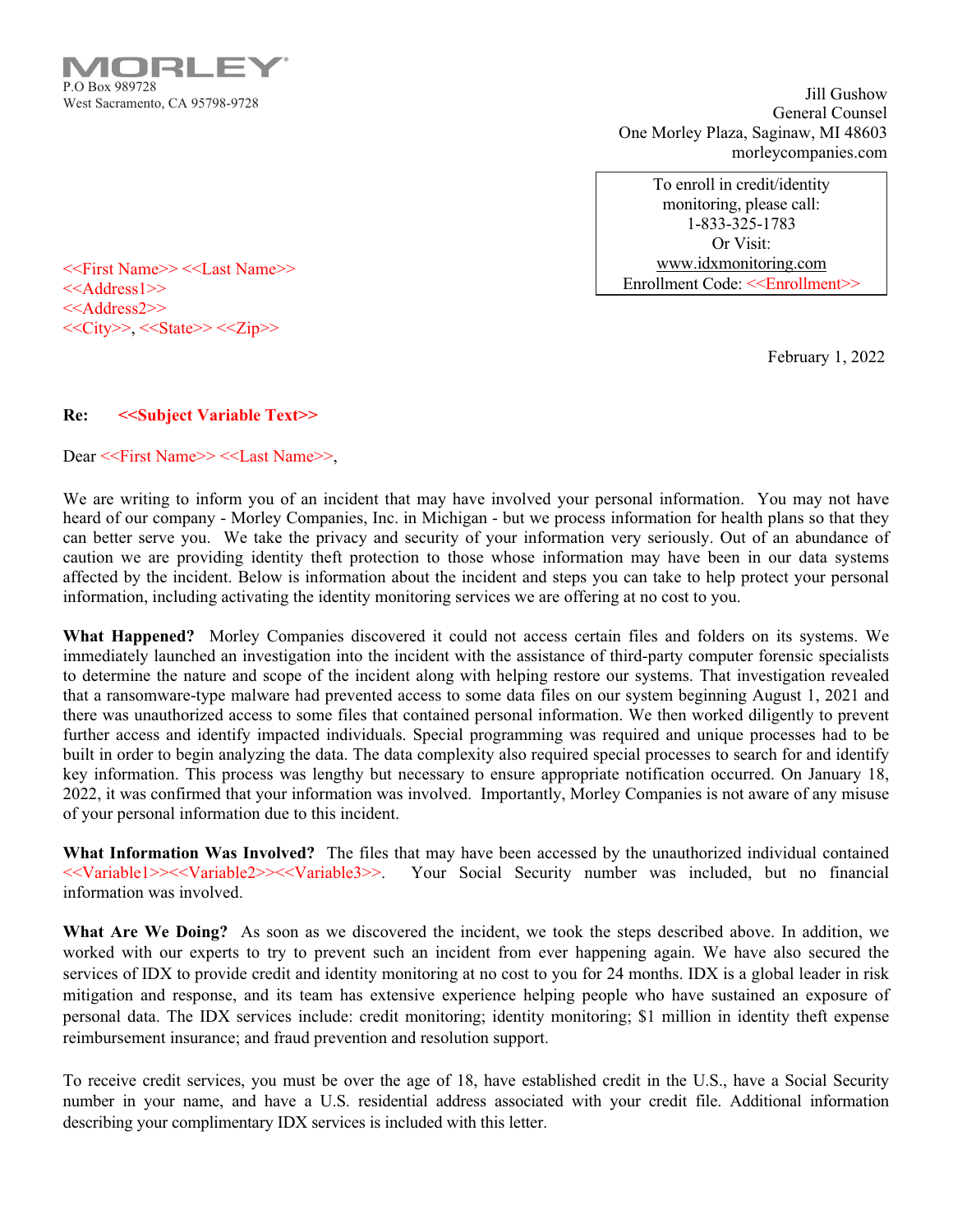Please note you must enroll by May 2, 2022. If you have questions or need assistance, please call IDX at 1-833-325-1783. Please see instructions in the top right corner of this letter.

What You Can Do: Please review the enclosed "Steps You Can Take to Further Protect Your Information" page. It describes additional steps you can take to help safeguard your information, including recommendations by the Federal Trade Commission regarding identity theft protection and details on how to place a fraud alert or a security freeze on your credit file. We also encourage you to activate the complimentary monitoring services we are making available through IDX.

For More Information: If you have questions or need assistance, please call IDX at 1-833-325-1783, Monday through Friday from 9 a.m. to 9 p.m. ET.

Protecting your information is important to us. Please know that we take this incident very seriously and deeply regret any worry or inconvenience that this may cause you.

Sincerely,

JuJew

Jill Gushow General Counsel Morley Companies